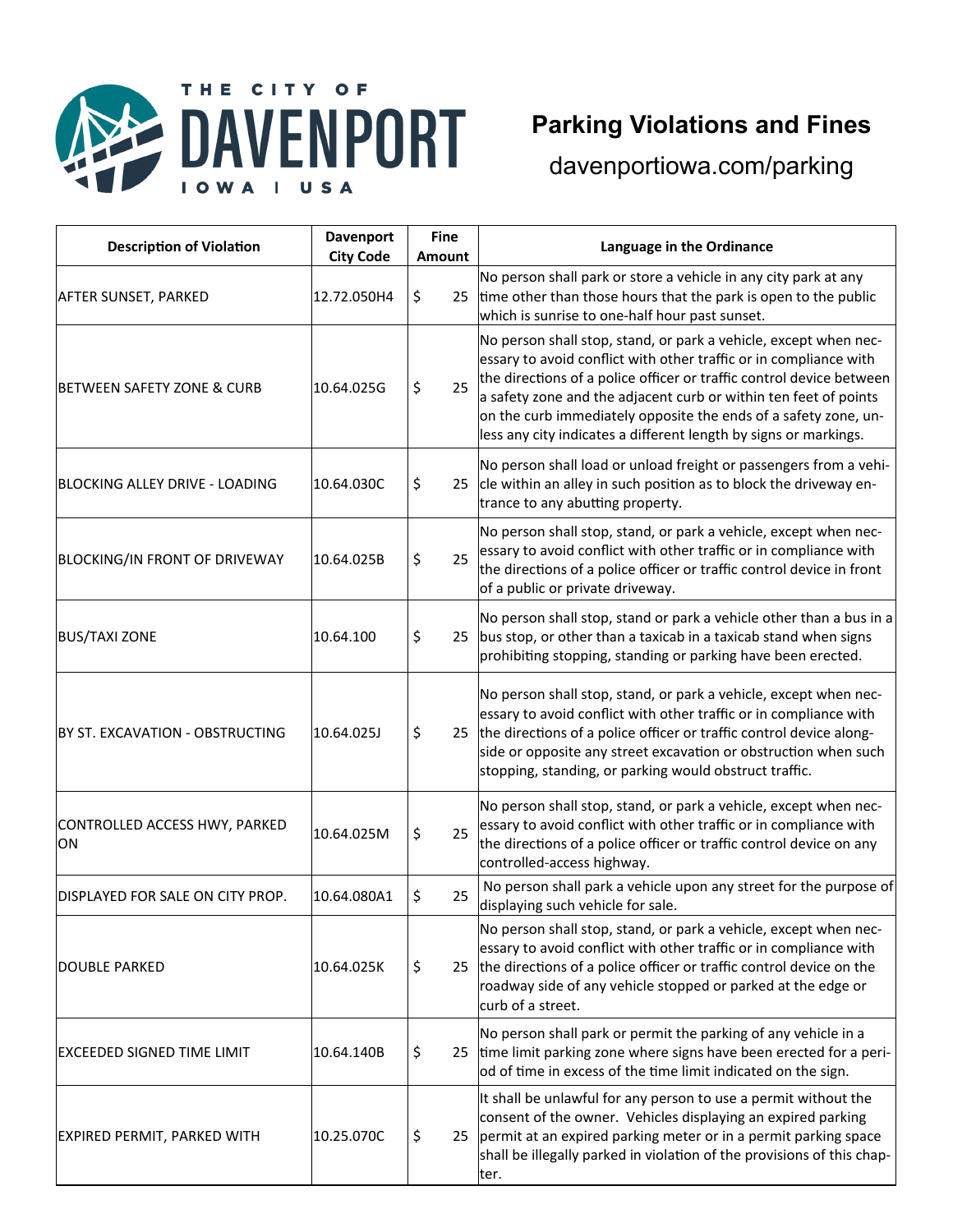



# **Parking Violations and Fines**

| <b>Description of Violation</b>         | <b>Davenport</b><br><b>City Code</b> | <b>Fine</b><br>Amount | Language in the Ordinance                                                                                                                                                                                                                                                                                                                                                                                                                                                                                                                             |
|-----------------------------------------|--------------------------------------|-----------------------|-------------------------------------------------------------------------------------------------------------------------------------------------------------------------------------------------------------------------------------------------------------------------------------------------------------------------------------------------------------------------------------------------------------------------------------------------------------------------------------------------------------------------------------------------------|
| <b>HABITUALLY PARKS IN FRONT OF OTH</b> | 10.64.160                            | \$<br>25              | No person shall within the city habitually or regularly park or<br>leave unattended any vehicle in front of a premises occupied by<br>any other person; except on those streets where parking is re-<br>stricted on one side of the street. In the circumstances where no<br>parking is allowed in front of a premises occupied by a person,<br>the term "front" shall include the portion of a street, if any,<br>abutting the side of the premises unless otherwise regulated.                                                                      |
| HANDICAPPED SPACE W/O PERMIT            | 10.64.125                            | \$<br>200             | No person shall stop, stand or park a vehicle in any space desig-<br>nated as a handi-capped parking zone on public or private prop-<br>erty unless said vehicle is to accommodate a handicapped person<br>while in that parking space, and there is displayed on or within<br>said vehicle so as to be clearly legible from outside said vehicle, a<br>handicapped person's special identification device issued by the<br>state of lowa or a similar identification device validly issued by<br>another state, county, city, or federal government. |
| IN ALLEY, PARKED                        | 10.64.030A                           | \$<br>25              | No person shall park a vehicle within an alley except as author-<br>ized by the city council by resolution.                                                                                                                                                                                                                                                                                                                                                                                                                                           |
| IN/ON CROSSWALK, PARKED                 | 10.64.025E                           | \$<br>25              | No person shall stop, stand, or park a vehicle, except when nec-<br>essary to avoid conflict with other traffic or in compliance with<br>the directions of a police officer or traffic control device, on a<br>crosswalk.                                                                                                                                                                                                                                                                                                                             |
| IN/ON MEDIAN - PARKED                   | 10.64.025N                           | \$                    | No person shall stop, stand, or park a vehicle, except when nec-<br>essary to avoid conflict with other traffic or in compliance with<br>25 the directions of a police officer or traffic control device in the<br>area between roadways of a divided highway, including crosso-<br>vers.                                                                                                                                                                                                                                                             |
| LESS THAN 10 ft IN ALLEY- LOADING       | 10.64.030B                           | \$<br>25              | No person shall load or unload freight or passengers from a vehi-<br>cle within an alley in such a manner or under such conditions as<br>to leave available less than ten feet of the width of the roadway<br>for the free movement of vehicular traffic.                                                                                                                                                                                                                                                                                             |
| LOADING ZONE, PARKED IN                 | 10.64.090                            | \$<br>25              | No person shall park a vehicle in a loading zone. The loading zone<br>is for the expeditious unloading and delivery or pickup and load-<br>ing of freight. In no case shall the stop for loading and unloading<br>of freight exceed thirty minutes.                                                                                                                                                                                                                                                                                                   |
| MAIL BOX, WITHIN 10 FEET OF             | 10.64.025P                           | \$<br>25              | No person shall stop, stand, or park a vehicle, except when nec-<br>essary to avoid conflict with other traffic or in compliance with<br>the directions of a police officer or traffic control device within<br>ten feet of a lawfully placed U.S. Mail delivery box.                                                                                                                                                                                                                                                                                 |
| MAKING NON-EMER REPAIRS ON ST.          | 10.64.080A2                          | \$                    | No person shall park a vehicle upon any street for the purpose of<br>25 the maintenance or repair of such vehicle except repairs necessi-<br>tated by an emergency.                                                                                                                                                                                                                                                                                                                                                                                   |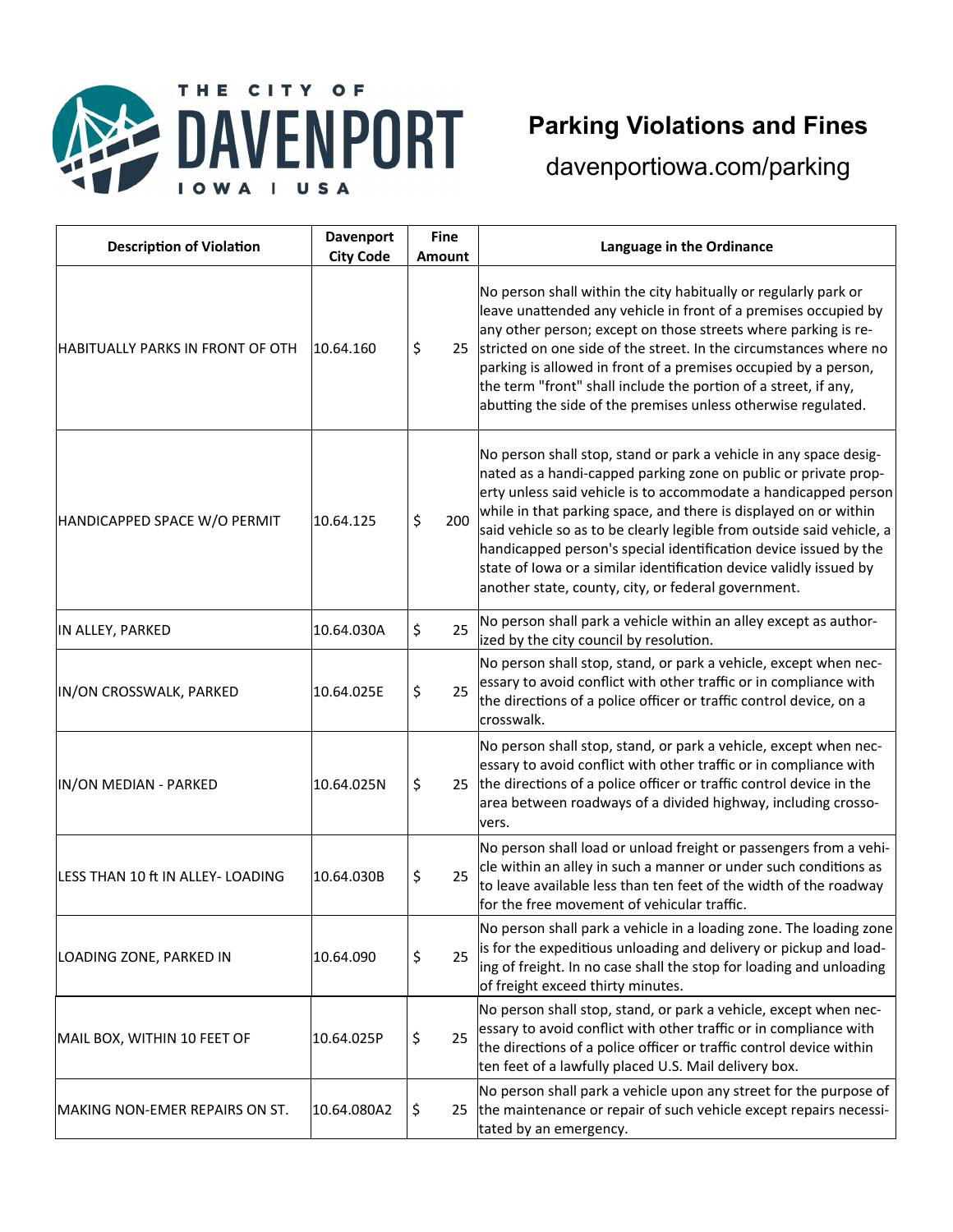

# **Parking Violations and Fines**

| <b>Description of Violation</b>            | <b>Davenport</b><br><b>City Code</b> | <b>Fine</b><br><b>Amount</b> | Language in the Ordinance                                                                                                                                                                                                                                                                                                                                                          |
|--------------------------------------------|--------------------------------------|------------------------------|------------------------------------------------------------------------------------------------------------------------------------------------------------------------------------------------------------------------------------------------------------------------------------------------------------------------------------------------------------------------------------|
| NO PARKING, STOPPING OR STANDING 10.64.025 |                                      | \$<br>25                     |                                                                                                                                                                                                                                                                                                                                                                                    |
| <b>NO PERMIT DISPLAYED</b>                 | 10.25.070A                           | \$<br>25                     | It shall be unlawful for any person to permit a vehicle to be<br>parked in any parking permit zone during the hours the zone is in<br>effect unless the appropriate permit is prominently displayed in<br>the vehicle so as to be easily visible from the outside.                                                                                                                 |
| ON RR TRACKS, PARKED                       | 10.64.025L                           | \$<br>25                     | No person shall stop, stand, or park a vehicle, except when nec-<br>essary to avoid conflict with other traffic or in compliance with<br>the directions of a police officer or traffic control device on any<br>railroad tracks.                                                                                                                                                   |
| ON STREET OVER 24 HOURS, PARKED            | 10.64.140A                           | \$<br>25                     | No person shall park or permit the parking of any vehicle on a<br>public street or other public property unless specifically author-<br>ized by the city official responsible for such public property for a<br>period of time in excess of twenty-four hours. Each subsequent<br>twelve-hour period that a vehicle remains in violation shall con-<br>stitute a separate offense. |
| ON THE GRASS, PARKED                       | 10.64.020Q<br>17.10.03014            | \$<br>25                     | No person in a park shall park a vehicle in other than an estab-<br>lished or designated parking area, and such use shall be in ac-<br>cordance with the posted directions there at and with the in-<br>structions of any attendant or peace officer who may be present.                                                                                                           |
| <b>PARALLEL PARKED IN ANGLED SPACE</b>     | 10.64.050                            | \$<br>25                     | The city council, by ordinance, shall establish the locations where<br>parking on a street shall be at an angle to the private property<br>line. In such places where angle parking is required, no person<br>shall park parallel to the curb as described in Section 10.64.040.                                                                                                   |
| <b>PARKED IN MORE THAN 1 SPACE</b>         | 10.25.030                            | \$                           | No vehicle shall occupy more than one space if designated, ex-<br>cept that a vehicle which is of a size too large to be parked within<br>25 a single parking meter space shall be permitted to occupy adjoin-<br>ing parking meter spaces when payment has been made for the<br>parking meter for each space so occupied.                                                         |
| POSTED NO PARKING                          | 10.64.025 O                          |                              | No person shall stop, stand, or park a vehicle, except when nec-<br>essary to avoid conflict with other traffic or in compliance with<br>25 the directions of a police officer or traffic control device at any<br>place where official traffic control devices prohibit stopping,<br>standing or parking.                                                                         |
| PRIVATE PROPERTY, PARKED ON                | 10.64.170                            | \$                           | No person shall, within the city, park or leave unattended any<br>25 vehicle on premises of which any other person has the right of<br>possession.                                                                                                                                                                                                                                 |
| <b>PROHIBITED BACK-IN PARKING</b>          | 10.64.150B                           | \$<br>25                     | No person shall back into a parking space in any public parking<br>facility where signs have been erected giving notice that such<br>manner of parking is prohibited.                                                                                                                                                                                                              |
| <b>RESIDENT PERMIT NOT DISPLAYED</b>       | 10.25.070A                           | \$<br>25                     | It shall be unlawful for any person to permit a vehicle to be<br>parked in any parking permit zone during the hours the zone is in<br>effect unless the appropriate permit is prominently displayed in<br>the vehicle so as to be easily visible from the outside.                                                                                                                 |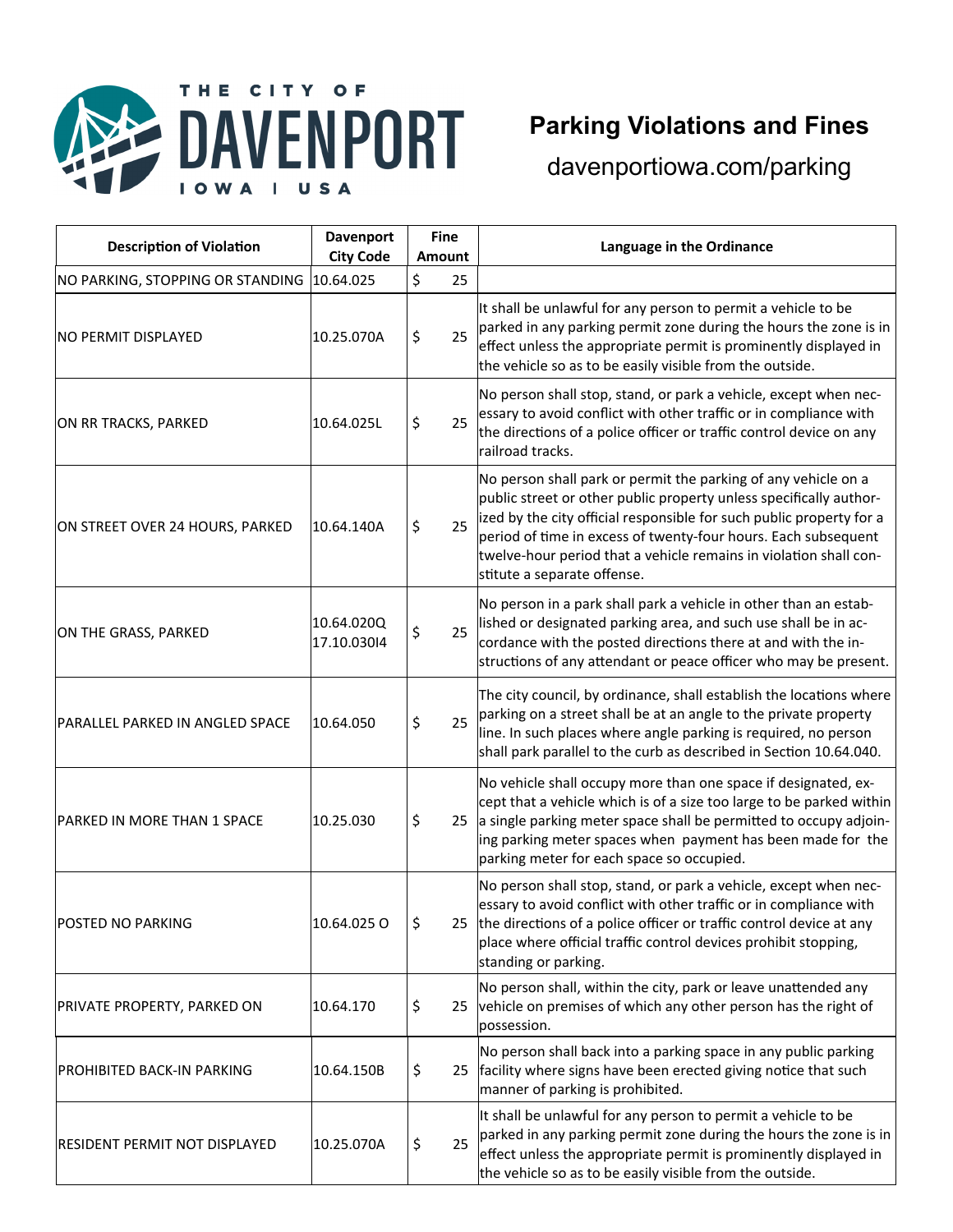

#### THE CITY OF **DAVENPORT USA** I O W

## **Parking Violations and Fines**

| <b>Description of Violation</b>                        | <b>Davenport</b><br><b>City Code</b> | <b>Fine</b><br><b>Amount</b> | Language in the Ordinance                                                                                                                                                                                                                                                                                                                                                                                                                                                                                                             |
|--------------------------------------------------------|--------------------------------------|------------------------------|---------------------------------------------------------------------------------------------------------------------------------------------------------------------------------------------------------------------------------------------------------------------------------------------------------------------------------------------------------------------------------------------------------------------------------------------------------------------------------------------------------------------------------------|
| SIDEWALK OR BLVD., PARKED ON                           | 10.64.025A                           | \$<br>25                     | No person shall stop, stand, or park a vehicle, except when nec-<br>essary to avoid conflict with other traffic or in compliance with<br>the directions of a police officer or traffic control device on a<br>sidewalk or the boulevard.                                                                                                                                                                                                                                                                                              |
| <b>SNOW EMERGENCY - DOWNTOWN</b>                       | 10.28.030                            | 25<br>\$                     | Parking shall be prohibited along streets set forth in Chapter<br>10.96, Schedule XVI- Downtown Snow Removal-when a decla-<br>ration of emergency pursuant to Section 10.28.010 has been<br>made. During winter weather, defined as the accumulation of at<br>least two inches of snow, parking shall be prohibited 9:00 p.m.,<br>and the prohibition shall terminate once the snow has been re-<br>moved from the full width of the street or when specified by the<br>city administrator or designee.                               |
| SNOW ROUTE, PARKED ON                                  | 10.28.025                            | \$                           | It is unlawful and a violation of this chapter for any person to<br>park or otherwise leave unattended any vehicle on any street<br>which has been designated as a snow route in Chapter 10.96,<br>25 Schedule 1 when conditions of snow or ice exist on the surface of<br>such designated route to the extent of an accumulation of two or<br>more inches until the accumulated snow and ice has been re-<br>moved from the full width of the pavement.                                                                              |
| SPACE RESERVED FOR CITY STAFF                          | 10.64.150A                           | \$<br>25                     | No person shall park a vehicle in any parking space in any public<br>parking facility where signs have been erected giving notice that<br>such parking spaces are reserved for employees and officials of<br>the city, unless authorized by the city administrator.                                                                                                                                                                                                                                                                   |
| TOO FAR FROM CURB, WRONG WAY<br>OR NOT PARALLEL PARKED | 10.64.040A                           | \$<br>25                     | Except as otherwise provided in this ordinance, every vehicle<br>stopped or parked upon a two-way roadway shall be so stopped<br>or parked with the right-hand wheels parallel to and within eight-<br>een inches of the right-hand curb or as close as practicable to the<br>right edge of the right-hand shoulder.                                                                                                                                                                                                                  |
| <b>TRUCK OVER 5 TONS - RESID. AREA</b>                 | 10.64.130A                           | \$<br>25                     | No person shall park any truck, truck tractor, trailer or semi-<br>trailer with a licensed weight greater than five tons anywhere in<br>any residential district. This prohibition shall apply not only on<br>public streets but on private property, driveways and parking<br>areas. The prohibition shall not apply to the parking of such a<br>vehicle for the purpose of making pickups or deliveries from or to<br>any building located within such residential district, while the<br>vehicle is actively loading or unloading. |
| VEH OVER 5 TONS PARKED OVER 1 HR                       | 10.64.130B                           | \$<br>25                     | No person shall park any truck, truck tractor, trailer or semi-<br>trailer with a licensed weight greater than five tons on any street<br>or portion thereof not in a residential district for more than one<br>hour, except while actively loading or unloading.                                                                                                                                                                                                                                                                     |